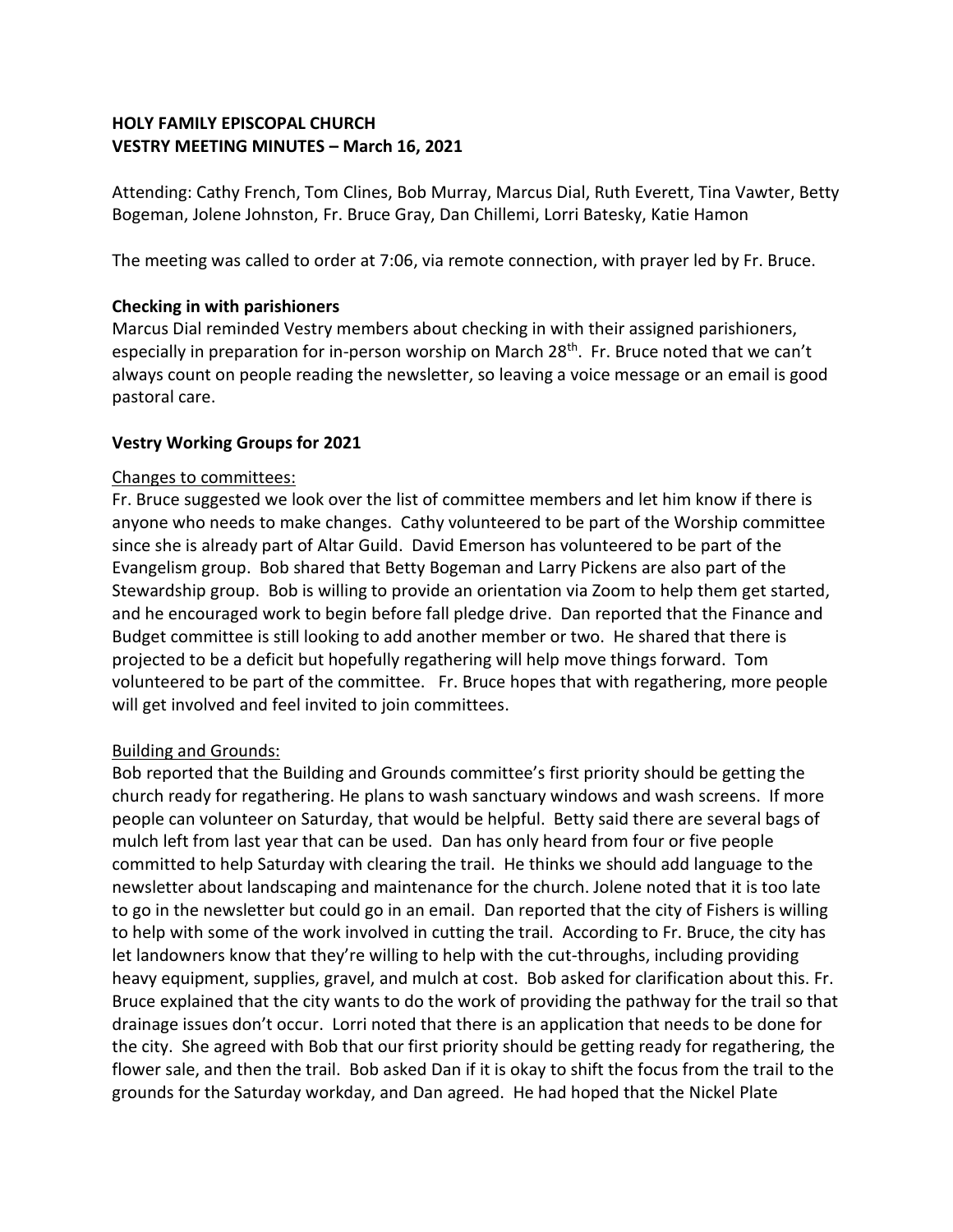Gardens would hire a landscaping crew to do a fancy spring cleanup, but if we have willing volunteers maybe we should shift gears. Marcus offered to fill out the application and work with the Department of Public Works or whoever is in charge. Dan summarized that we would make Saturday a workday to prepare for in person gathering instead of focusing on the trail.

Fr. Bruce stated that Cathy Gray willing to work on the Community Garden. We have raised rates for plots for the entire season to \$15, which includes water. Each renter is responsible for their own tilling, but we will provide a tiller. Marcus inquired about how many have been rented. Fr. Bruce said he believes a majority have been, but there are still some available. Bob asked how it would be promoted to the community at large. Fr. Bruce said we will have a sign on the trail for the community. He believes last year there were perhaps three empty plots. Dan stated that we keep expanding it and then it mostly fills up, which is good news. However, Jolene noted that some people purchase a plot but then abandon it, causing damage to neighboring plots. Some plots might be taken but end up not being used. Lorri plans to look into the vacant plots. She believes it was maybe at 60% capacity last year.

### **Christian Formation**

Ruth shared that we will continue to offer some type of hybrid model of every other week meeting in person but still allowing resources at home. They are still working on figuring that out. Jolene stated that they are trying to be respectful of people who aren't comfortable with in person, but it is a lot of work to offer both. Summer can be a reset to see what next year will look like. We are not able to offer nursery or childcare during regathering and will probably not have crayons or activities for the worship service. Fr. Bruce said that parents are welcome to bring whatever they need to help the kids feel at home during the service.

#### **Regathering**

Fr. Bruce reported that a handout and short video are being prepared with frequently asked questions about coming back in person. Bob asked if Bruce could share the FAQ with the Vestry for use when contacting parishioners. Bruce agreed and would like Vestry to be an extra set of eyes for proofreading. Betty inquired about Bethany's pay since there won't be singing. Bruce said her pay will continue as recordings of music will be used. Tina asked about restrooms. They will be available but not drinking fountains. Ruth wondered if Vestry members could help with maintaining restrooms. Bruce said CDC new guidelines indicate that it is not the issue we previously thought it was. Jolene suggested that Vestry members could help picking up stray bulletins, etc. and mentioned that the restrooms by the preschool will get more use. She would like us to separate the church supplies from the preschool supplies and check over the restrooms so they are ready for the preschool on Monday.

#### **Almoning**

Betty asked if the Vestry would still do almoning and if anyone is coordinating. Bruce confirmed and Bob reminded that new members would need training. In the past, we paired a veteran vestry member with new member. Betty recommended that it be done in the office with the computer. Betty and Lorri agreed to put together pairs of Vestry members to do the almoning. Fr. Bruce suggested that Betty could train Bob and Lorri together.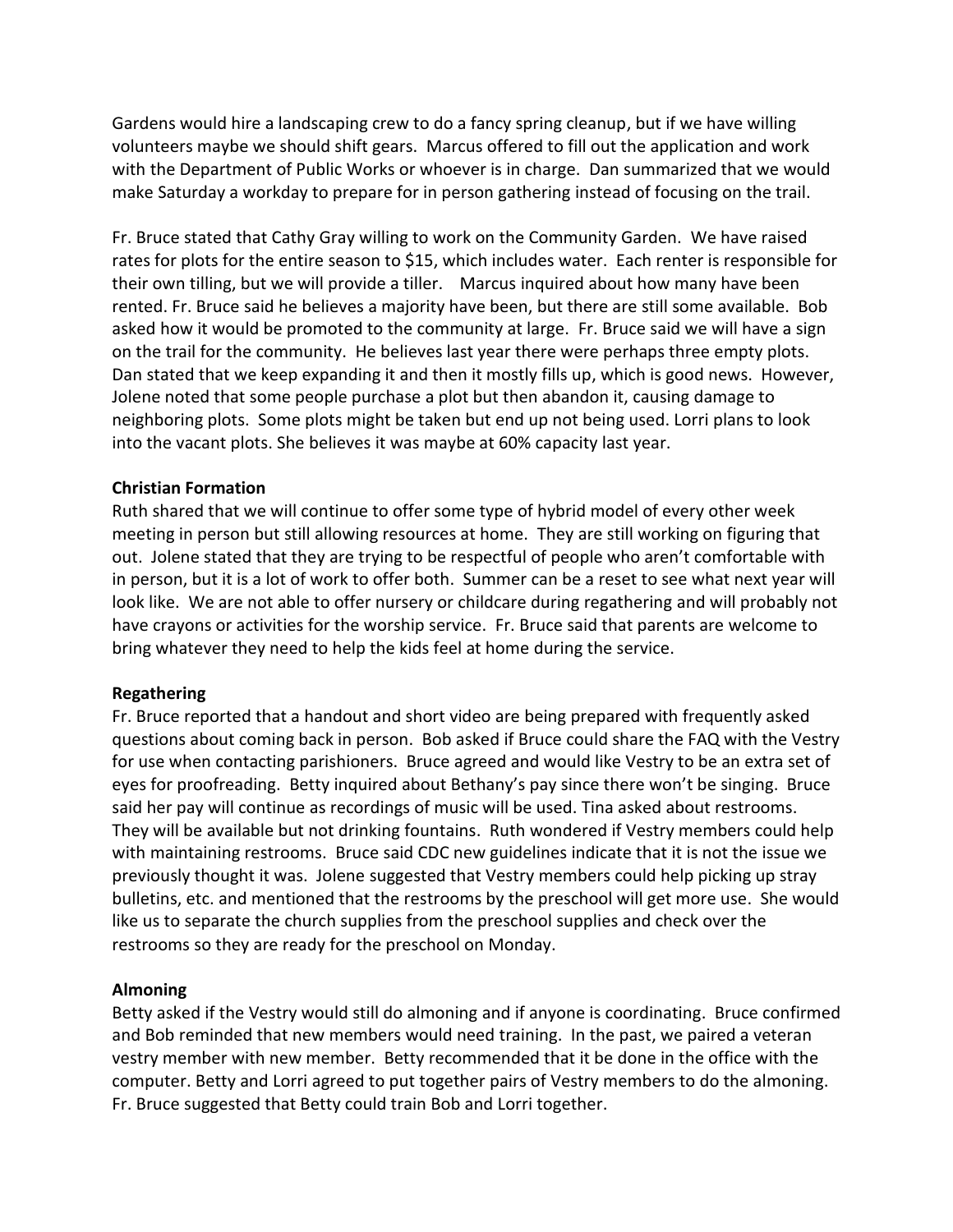### **Discussion of Additional Committees**

Fr. Bruce remarked that Missional Outreach is still in formation and will continue to evolve as we return to in-person worship. Regarding Racial Reconciliation, Bob shared that he has reviewed the resolutions of the diocese and recommended resources. He thought perhaps a brainstorming meeting could occur after Easter to start working on some real initiatives. For the Evangelism committee, Bob noted that a model plan from the Episcopal Seminary in Sewanee, Tennessee could be useful. It features the components of Invitation, Welcome, and Connection and provides videos and checklists that we can use to put together a plan for the rest of the year and future years. Bruce commented that it is a reputable program and could be a great tool for Holy Family.

### **Approval of minutes**

Fr. Bruce asked if there were any additions to be made to the February minutes. None existed, so Bob made a motion to approve the minutes, which was seconded by Tom. The motion passed unanimously.

# **Treasurer's Report**

Betty explained that we received the PPP loan the first of February, so finances look good for January, February, and March. However, pledges are way down, so hopefully in-person worship will help rectify some missed pledges. She recommended that we continue to monitor the situation.

### **Mulch and Flower Sale**

Betty shared that she met with Jolene, Ruth, and Lorri. Betty would like to give all proceeds to youth group but wants the youth to take some ownership of it. Ruth will get the youth as involved as she can with advertising bulk mulch delivery, loading bags, and working at the flower sale. We had mulch leftover last year, so we don't want to go overboard. Mulch will sell for \$5/bag (\$2.05 profit/bag). The largest profit comes from bulk mulch as the profit margin is doubled compared to bags. Betty has selected the mulch delivery dates to be April 21-22 and May 19-20. Bruce agreed with the dates. Dan asked how they were selected, to which Betty responded that it was based on when we did it last year. Musselman requires it to be a Wednesday or Thursday. Dan wondered about picking a date earlier in April since some people might want to start their yard work earlier. Betty said it is up to Jolene with the timeline for publicizing. Jolene mentioned that earlier could run into spring break, so it was decided to keep the dates as scheduled. Betty shared that last year, only seven people signed up for bulk mulch, so we need to promote it. A key point to share with people is that tax is eliminated by going through the church.

The Flower sale is scheduled for May 1 and will be market style, so people don't have to preorder. Volunteers will be needed. Betty recommended that we should send out emails about volunteering because there is a lot in the newsletter, so some people may miss it there. Cathy asked if there will be a flyer to email coworkers or neighbors about the mulch. Betty reported that Jolene is putting that together.